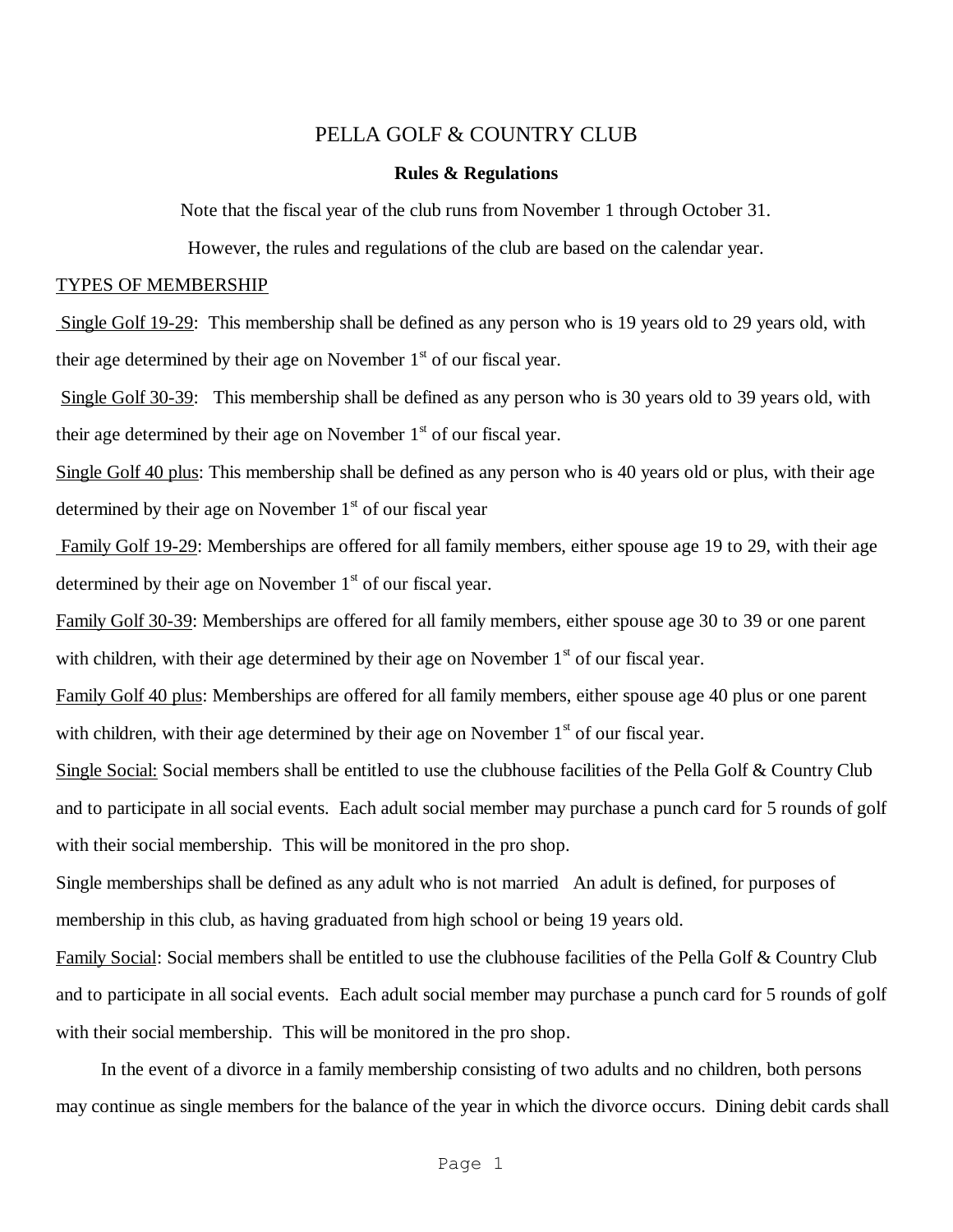be reissued the month after the divorce with half of the remaining debit account being credited on two separate cards, one to each individual. It will be the divorced couple's responsibility to settle golf cart rental space, if such a space is involved.

If a divorced couple with joint custody of the children holds two memberships, the sum of a single membership and a family membership will divided by two and that amount will be paid by each parent.

High school seniors are eligible to participate under their parents' membership through the calendar year in which they graduate. Unmarried children in full time post-secondary schools continue to be members under their parent's membership until graduation or the age of 24, which ever comes first. The student must be continuously enrolled in school, except for summer breaks, to qualify for inclusion in the family membership.

Golf Honorary: A golf honorary membership may be awarded to a member who has contributed to the club in an extraordinary manner. The honoree will be exempted from paying dues for his/her lifetime. When an honorary lifetime membership has been given to a member, his or her surviving spouse shall be entitled to the same exemption.

Golf Junior: Memberships shall be available to children of social members or non-members in grades 9 through 12 with a limit of 25 juniors. If the limit is not reached the club manager may fill the limit with younger children at his discretion. All junior memberships will be on a first come, first served basis. Junior golf members must tee off before 4:00 pm and must sign in at the clubhouse each time they play.

### PAYMENT OF DUES & FEES

Payment of annual dues must be received by December 31 of each year. Members may opt to pay dues in full or sign up for a monthly electronic fund transfer. Dining debit cards will be issued beginning January 1 of the new fiscal year, but only after the member has paid dues in full or has signed for dues payment by electronic fund transfer.

Members paying in full by credit card will be charged a service fee to be determined by the manager. Sales tax shall be applied per current tax codes to dues and all fees associated with the country club.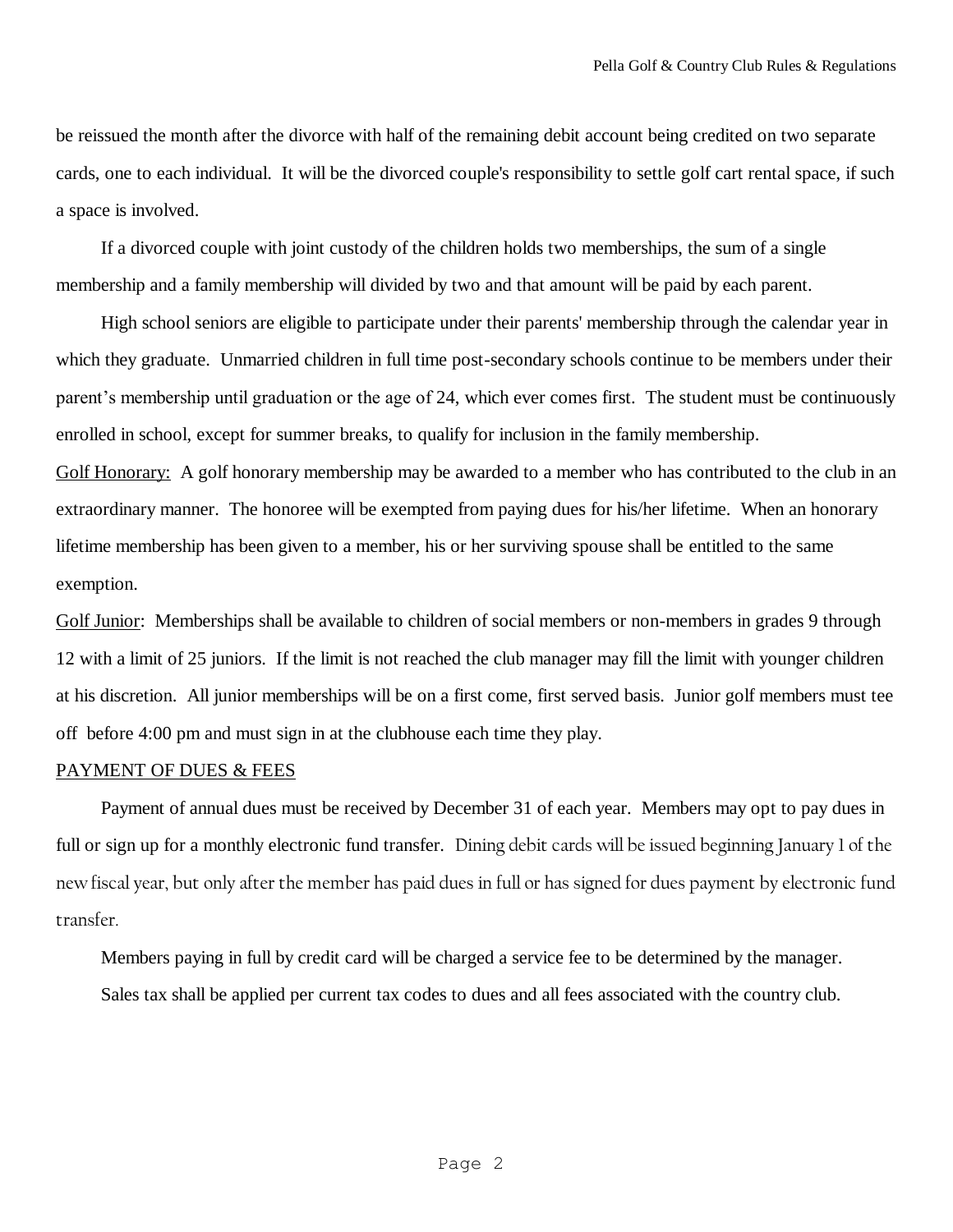#### DINING RULES

The dining room is open to members and to the public for lunch.

The dining room is open to members and their guests for dinner.

Members and their guests, up to a maximum of 8 people, who have lunch may remain in the clubhouse and play cards until 4:00 p.m.

Dining debit cards are non-transferable. Dining debit cards may be used in the dining room at any time except when a golf tournament entry fee includes a meal. Cards that are reported to be lost, stolen or damaged may be replaced at the discretion of the manager.

 Additional funds may be added to the dining card throughout the year. If funds are added by cash or check, you will be credited with an additional 10% on your card if the amount is \$100 or greater. Additional funds added to the card may carry over into the next fiscal year.

Members may bring residents of the Pella Community School District as guests to open dining times and to other designated social functions. Members may bring non-resident guests to open dining times and to any social function unless otherwise stated.

The dining room will be closed the evenings of Memorial Day, 4th of July and Labor Day.

# DINING HOURS

See Hours on Club website.

If the dining room is to be closed during normal operating hours a notice will be posted on the front door and on the club's web site.

### LOUNGE RULES

Absolutely no alcoholic beverages may be brought to the golf course. Alcoholic beverages purchased at the club may not be removed from the premises.

Alcoholic beverages will not be served to any person who is intoxicated or when it is believe that further consumption would result in intoxication. Any staff member may refuse to serve alcoholic beverages to any member or guest if they feel additional consumption would lead to intoxication.

Violation of the alcoholic beverage provisions could result in revocation of the Club's liquor license and/or subject the Club or its employees to liabilities.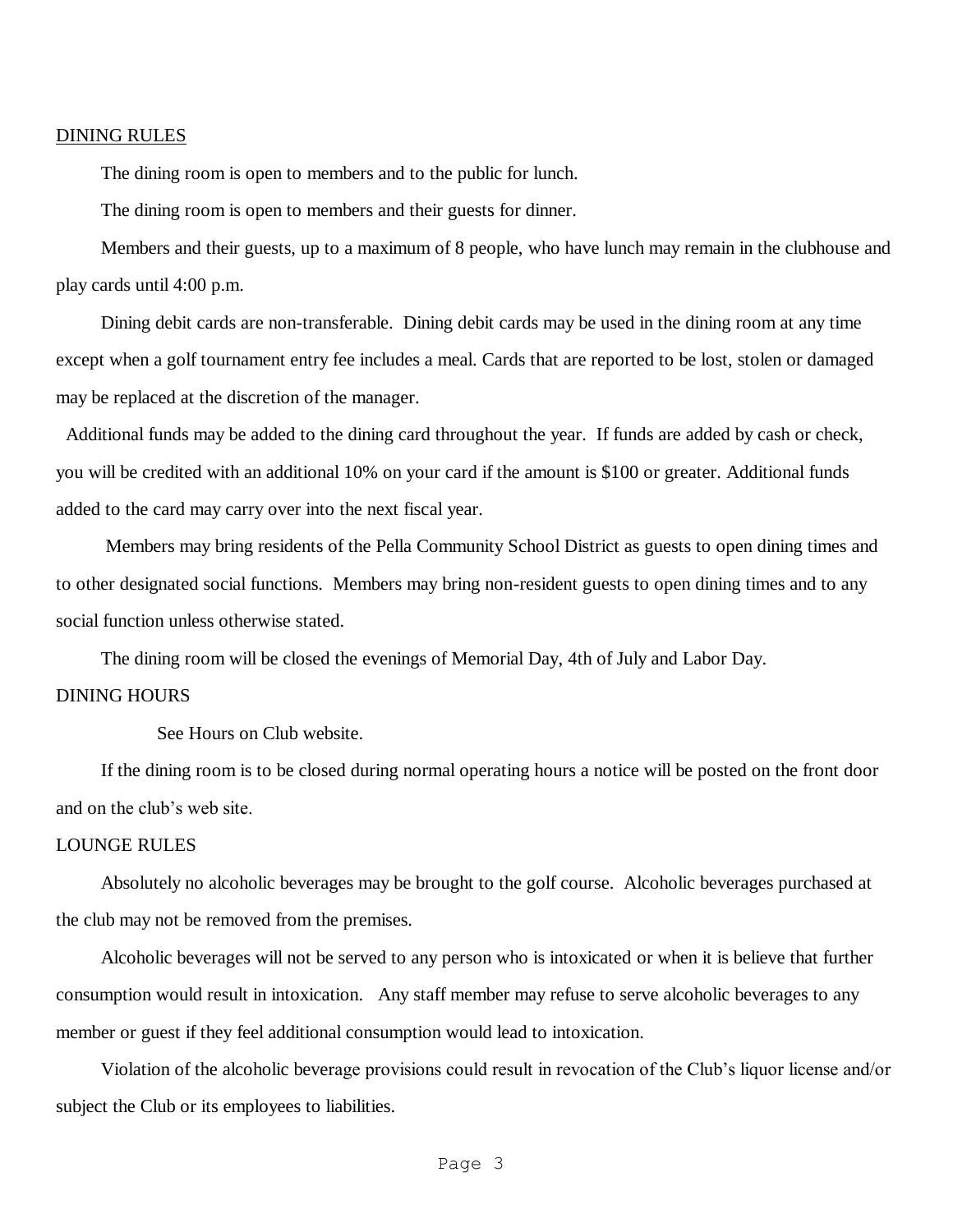The bar will be closed to members during wedding rentals of the club house; it may be closed at manager's discretion for other rentals of the club. Members will be notified of this prior to the event.

### LOUNGE HOURS

See Hours on Club website.

If the lounge is to be closed during normal operating hours a notice will be posted on the front door and on the club's web site.

Happy Hour or reduced drink prices will be in effect from 3:00 to 6:00 during operating hours.

#### **CONDUCT**

Loud or profane language is not acceptable anywhere in the clubhouse.

Harassment of any employee by a member of guest will not be tolerated.

Only kitchen and bar staff currently on duty may be in the kitchen or behind the bar.

## ATTIRE

Appropriate golf attire, including shirts and shoes, is expected on country club premises at all times.

#### SMOKING PROHIBITION

Smoking is not allowed inside the clubhouse at any time.

When smoking outside, dispose of cigarettes properly in appropriate containers.

### GENERAL/MISCELLANEOUS RULES

All bar tabs must be settled by the end of the day. Failure to pay tab by the end of the day will result in a 20% additional charge added to the bill.

No pets of any kind are allowed on the club premises, not even on a cart.

We do not loan any of our equipment.

#### GOLF RULES

Any person or family residing within the boundaries of the Pella Community School district must be a golf member to play golf, except for designated open tournaments. Non-residents may play golf after paying green fees. Any person interested in applying for membership may play the course with scheduling approval from the club manager.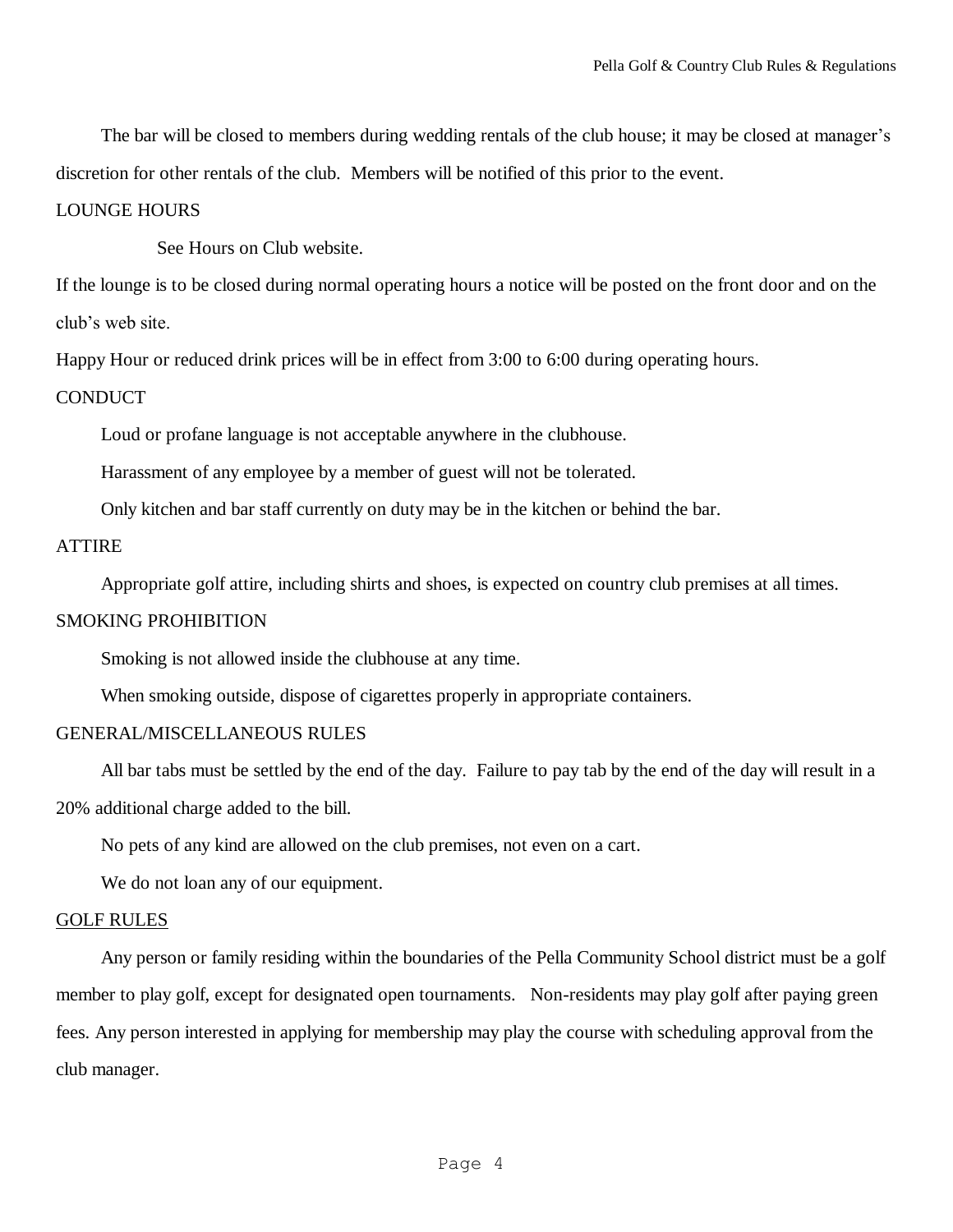Monday evenings at 5:00 p.m. the course is reserved for exclusive use of the men's golf league during league season.

Tuesday evenings at 5:00 p.m. the course is reserved for exclusive use of the ladies golf leagues competitive and non-competitive during league season.

If there is a starter, that person has full authority to enforce the rules.

Members may play in groups larger than 4 if they maintain pace with the group in front of them that consists of 4 or less players. The club staff has the authority to break up such groups if pace of play is not maintained and to not allow future groupings of more than 4 if complaints are received regarding pace of play.

Standard rules of golf etiquette apply.

Golfing members with special needs are encouraged to send a letter to the board requesting a waiver of the restriction on driving golf carts on the fairways of holes number two and six. Upon board approval the member will be eligible to obtain from the club house a clip-on flag that will identify either the cart driver or a rider as being allowed to drive the cart on par 3 holes. The flag must be returned to the club house at the end of each day's play. A list of special needs members will be maintained in the club house for staff use only. All other course rules must be respected.

Parents of all children on the course are responsible for their safety and for teaching their children proper golf etiquette.

### AGE RESTRICTED PLAY

- Age 5 to 7 may play when accompanied by adult play junior tees and not slow down other groups. An adult is defined as a person who has graduated from high school or is 18 years of age.
- Age 8 to 11 may play anytime when accompanied by an adult member
- Age 12 to 15 may play without an adult member but must tee off before 4:30 Monday through Friday and before 12:00 noon on Saturday. No restrictions on Sunday.

## GOLF CART RESTRICTIONS

- Age 11 and under may not drive under any circumstances. This applies to all carts on the course.
- Age 12 to 15 may drive when accompanied by an adult member in the same group is defined as a person who has graduated from high school or is 18 years of age. This applies to all carts on the course.